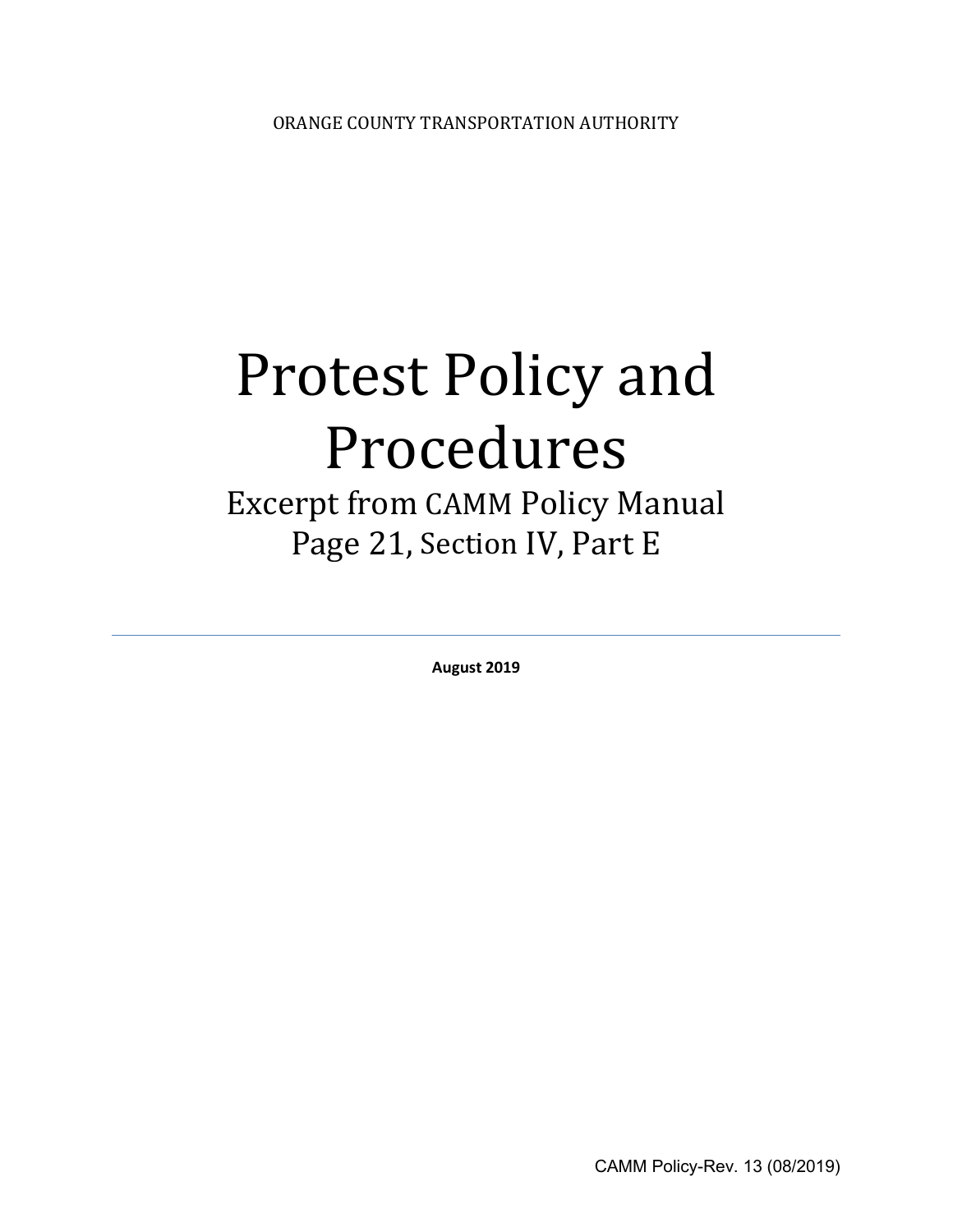**E.** Vendor Protest Policy

1. The Authority shall ensure to the greatest extent possible uniform, timely, and equitable consideration of all complaints received by the Authority concerning procurement activities.

2. For Board of Directors approved procurements, the initial responsibility for granting a fair review and disposition of any protest shall be that of the CAMM Management.

a) If the protest is not resolved at that level, the protester may pursue a resolution at the level of Chief Executive Officer and ultimately by the Board of Directors.

b) It shall be the responsibility of the CAMM Management to see that all information regarding any protest is made available to the Chief Executive Officer and/or Board of Directors upon their request.

3. For staff approval procurements, the responsibility of protest resolution shall rest solely with the Director of CAMM.

4. Protest Term Definitions

a) Protest shall mean a written objection by an interested party to a solicitation for offers for a proposed contract for the acquisition of supplies or services or a written objection by an interested party to a proposed selection or the award of such a contract.

b) "Days" shall mean calendar days.

c) "File" or "Submit" shall mean the date of receipt by the Authority.

d) "Interested Party" shall mean all bidders/candidates on a procurement, whose direct economic interest would be affected by the award of a contract or by the failure to award a contract.

e) "Bid" shall mean and include the term "offer" or "proposal" as used in the context of small purchase procedures:

(1) Competitive sealed bids [Invitation for Bids (IFB)]

- (2) Competitive negotiations [Request for Proposals (RFP)]
- 5. Basis for Protest

a) It is in the policy of the Authority to ensure that free and open competition takes place in all procurement activities and that no restrictive specifications are issued.

b) If, in the course of a procurement action, an interested party has reason to believe that these conditions do not exist, the interested party may file a protest in accordance with the provisions of these Protest Procedures with the CAMM Management requesting a review of the claim and a timely resolution of the issue as defined in Protest Deadline section of document.

#### 6. Submission of Protest

a) The protest shall be submitted in writing to the attention of the CAMM Management, and shall include:

- (1) The name and address of the protester
- (2) The solicitation number and the project description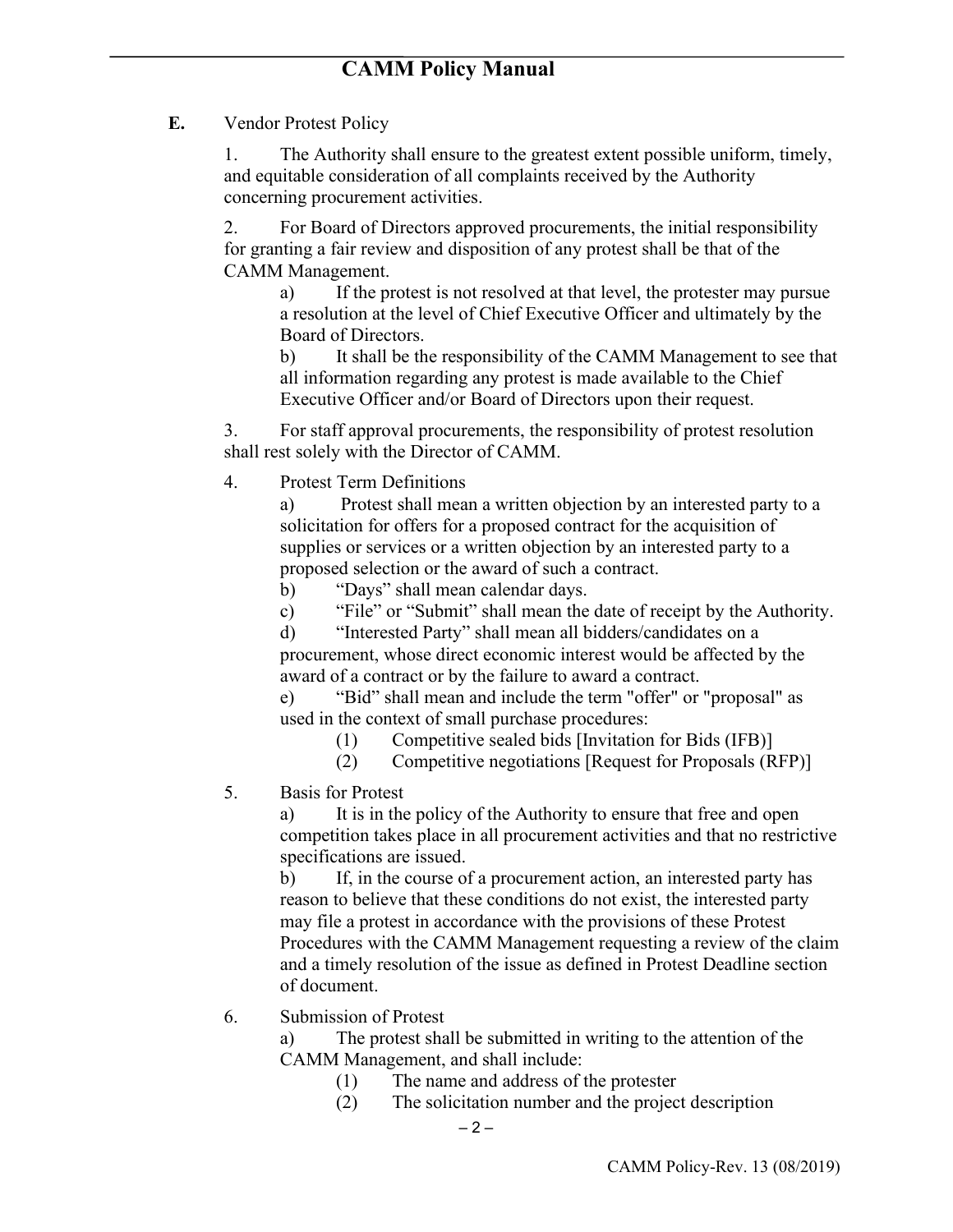### **CAMM Policy Manual**

(3) A statement of the grounds for protest and all supporting documentation

- (4) The resolution to the protest desired from the Authority
- 7. Types of Protests

a) A "pre-bid" or "solicitation phase protest" is received prior to the bid opening or proposal due date.

b) A "pre-award protest" applies only when:

(1) A bidder/proposing firm protest the recommendation to a particular contractor

(2) It is received after receipt of bids/proposals, but before award of a contract

c) A "post-award protest" is a protest received after selection of a Consultant/Bidder by staff or Board of Directors.

8. Protest Deadline

a) "Pre-bid or solicitation phase protests" shall be filed no less than fifteen (15) days prior to the bid opening or proposal due date.

b) "Pre-award protests" shall be filed within five (5) days after Bid/Proposal due date.

c) "Post-award protests" shall be filed within seven (7) days after the selection/award has been made.

- 9. Where to File
	- a) All protests shall be directed to the CAMM Management.

b) Protests delivered using the US Postal Service shall be addressed as follows:

Orange County Transportation Authority CAMM Management 550 South Main Street, PO Box 14184 Orange, California 92683-1584 Attention: BID PROTEST

c) Protests delivered in person or by means other than the US Postal service shall be submitted to the following address:

Orange County Transportation Authority CAMM Management  $600$  South Main Street,  $4<sup>th</sup>$  Floor Orange, California 92868 Attention: BID PROTEST

10. Review Levels

a) Upon receipt the CAMM Management shall promptly consider the protest and may give notice of the protest and its basis to other persons including bidders/candidates involved in or affected by the protest.

b) The CAMM Management shall notify the protester in writing within five days that the protest has been received and is undergoing review.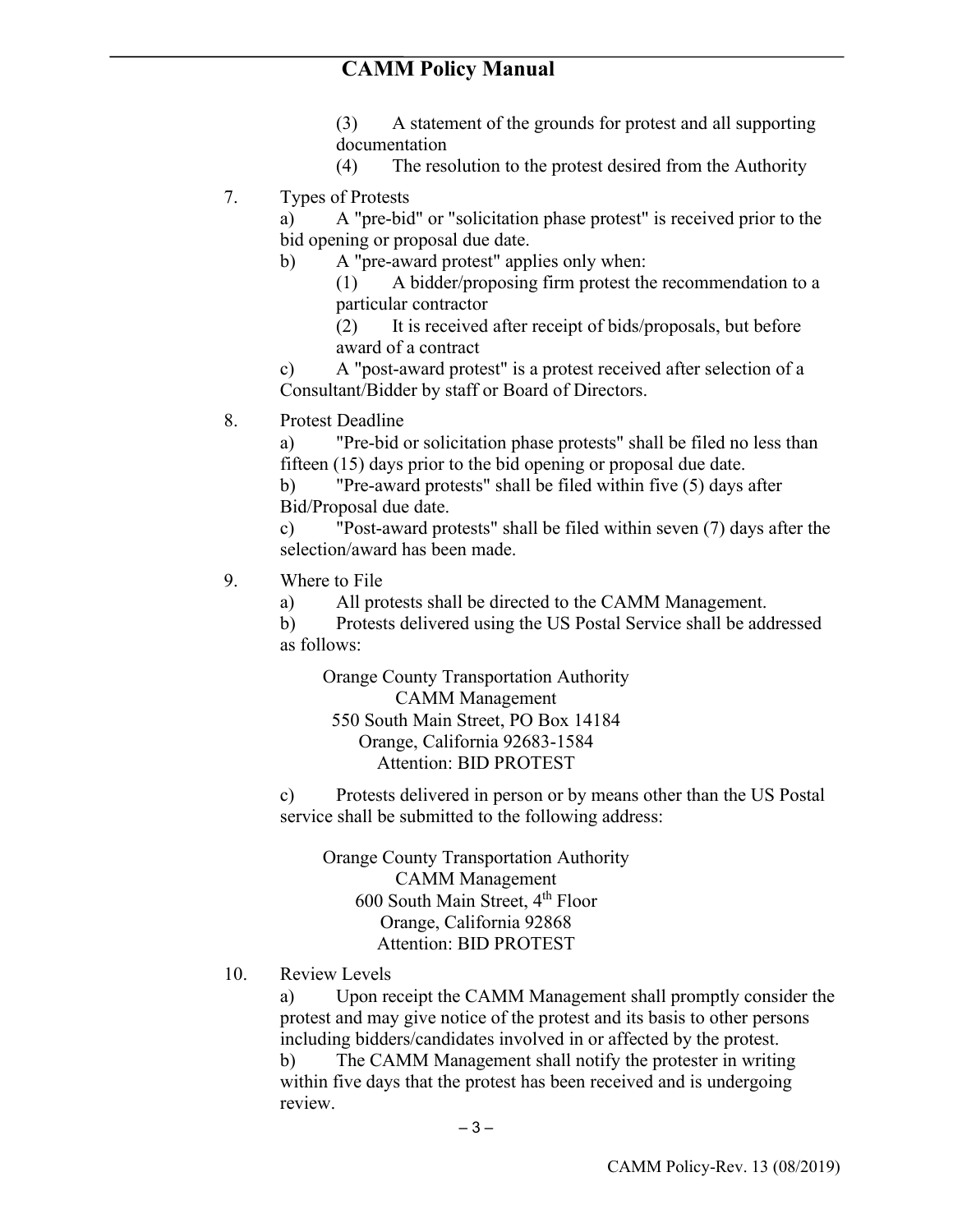c) If the procurement is federally funded, the Authority shall notify FTA in writing of the receipt of the protest and keep FTA informed about the status of the protest.

(1) This written notification shall be sent within ten (10) days from receipt of the protest.

d) The CAMM Management shall review all material submitted with the initial protest.

e) No additional material shall be accepted for consideration during the protest review unless specifically requested by the CAMM Management.

f) If additional material is requested, it shall be submitted by the requested date.

g) The CAMM Management will render a decision in writing to the protester within thirty (30) days after receipt of the protest.

11. Chief Executive Officer Review

a) In the event of an adverse decision by the CAMM Management for Board of Directors approved procurements, the protester may submit his/her protest in writing to the Chief Executive Officer no later than ten (10) days after the date the CAMM Management has rendered a decision.

b) The protester shall submit only the information previously submitted to the CAMM Management as well as a copy of the CAMM Management's decision.

c) The Chief Executive Officer shall not consider any additional material that was not submitted to the CAMM Management.

d) The Chief Executive Officer shall notify the protester in writing within five (5) days that the protest has been received and is undergoing review.

e) The Chief Executive Officer shall render in writing a final decision within thirty (30) days after receipt of the protest.

f) The Chief Executive Officer may delegate his/her authority and responsibility to a designee.

12. Board of Directors Review

a) In the event of an adverse decision by the Chief Executive Officer for Board approved procurements, the protester may request in writing a review by the Authority's Board of Directors.

(1) This shall be subject to the requirement that the protest is based on information not previously presented to the Board of Directors.

b) To request a review, the protester shall submit only the documentation previously submitted to the CAMM Management and the Chief Executive Officer, as well as the decisions previously rendered, to the Clerk of the Board within five (5) days of the Chief Executive Officer's decision.

c) The Board of Directors shall not consider any data not submitted to the CAMM Management and the Chief Executive Officer.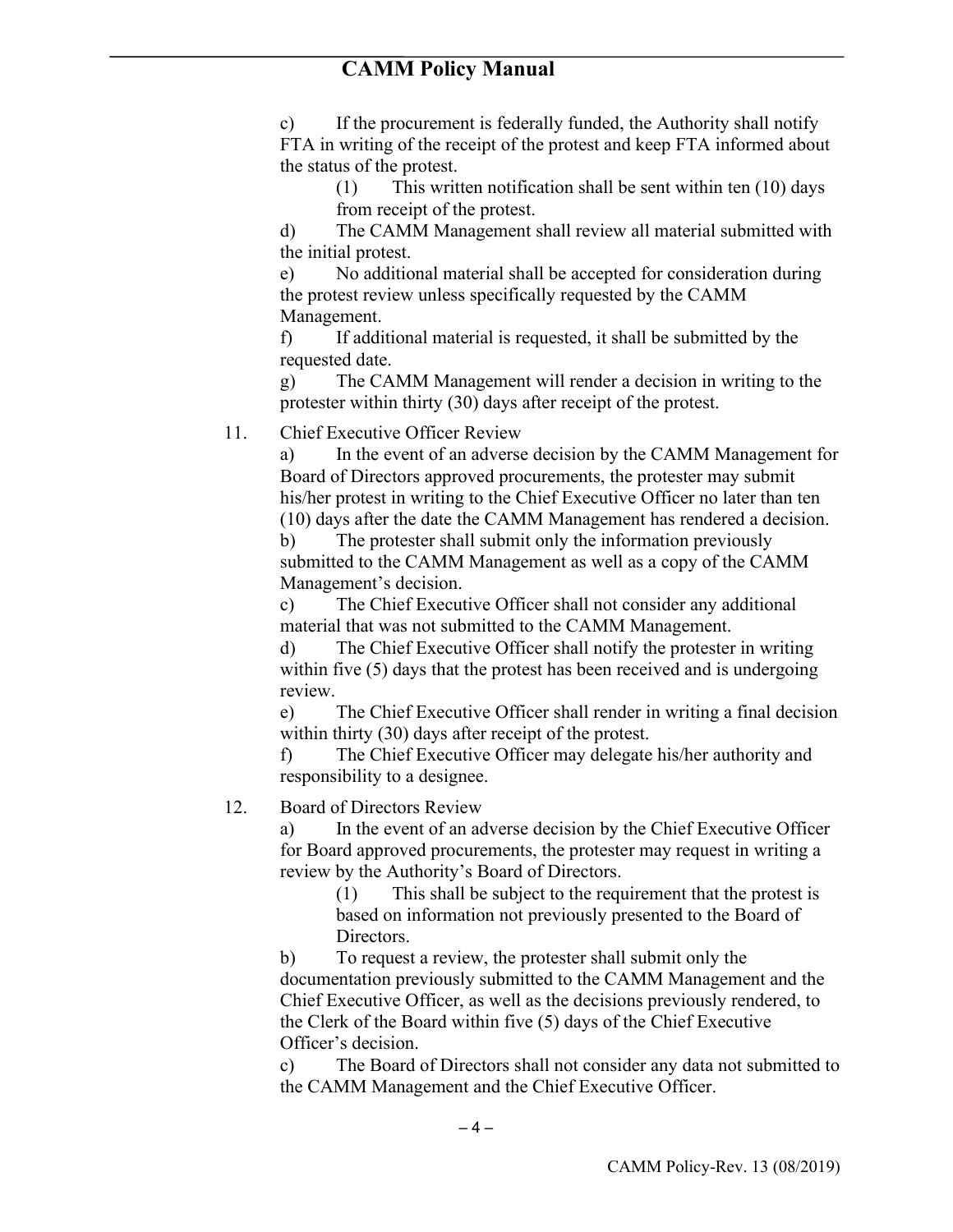d) Upon receipt of request for review by the Board of Directors of the protest, the Clerk of the Board shall agenda a review for a regularly scheduled Board meeting.

e) The CAMM Management shall notify the protester in writing of the scheduled date of review of the Board of Directors.

f) At the Board meeting, the protester may give an oral presentation of the information previously provided in writing.

(1) At the conclusion of the presentation, the Board of Directors shall make a determination.

(2) The decision of the Board of Directors shall be final and there shall be no further administrative recourse.

(3) The CAMM Management shall notify the protester in writing of the Board's action.

g) If the procurement is federally funded, staff will notify the FTA of the protest by including the information as part of its annual or quarterly progress reports. OCTA is responsible for settling all contractual and administrative issues arising out a procurement, using good administrative practice and sound business decision-making. The FTA will not substitute its judgement for that of OCTA's unless the matter is primarily a federal concern.

h) Execution of any proposed agreement shall be delayed pending the resolution of the protest, unless one or more of the following conditions is present:

(1) The items or services being procured are urgently required.

(2) Delivery or performance will be unduly delayed by failure to make award promptly.

(3) Failure to make prompt award will otherwise cause undue harm to the Authority.

#### 13. Protest Remedies

a) There shall be no Limitation on Remedies selected by the Authority.

(1) Nothing contained herein shall be construed to neither act as a limitation on the Authority's choice of remedies nor confer any right upon any interested party to a remedy.

b) In determining the appropriate remedy, the Authority shall consider all the circumstances surrounding solicitation or contract selection and/or award, which shall include:

> (a) The seriousness of any deficiency found to exist in the contracting process.

> (b) The effect of the action of the competitive process

(c) Any urgency surrounding the contract requirement

(d) The effect that implementing the remedy will have

on the Authority's overall ability to accomplish its mission c) If the Authority determines that the award or proposed award was not made in accordance with the applicable Authority statutes, regulations, policies, and procedures, the Authority shall, in its sole discretion, grant